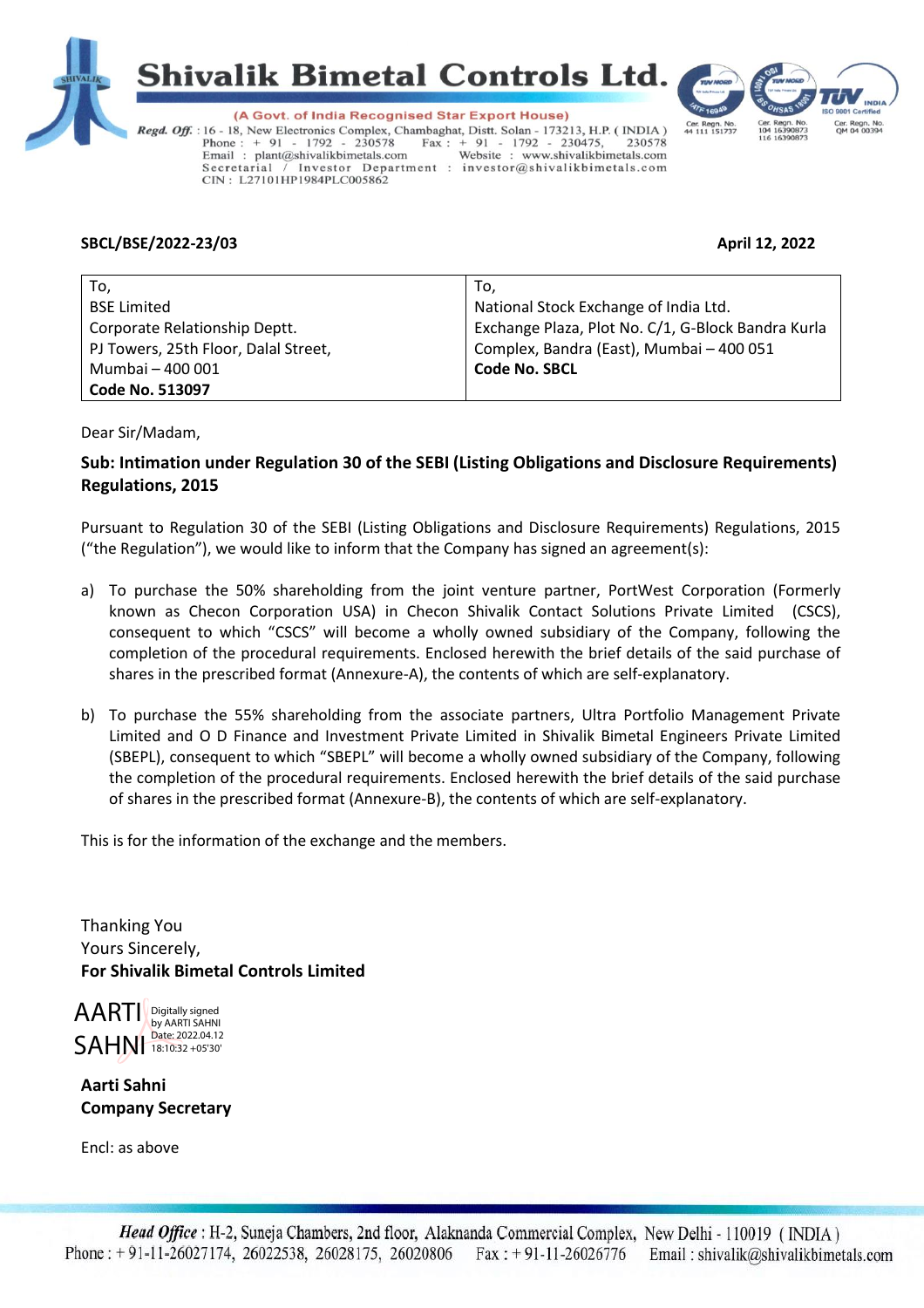## **Annexure A**

Disclosure under Regulation 30 of the SEBI (Listing Obligations and Disclosure Requirements) Regulations, 2015

| S.No.        | Requirement of disclosures                                                                                                                                                                                                                                                                              | <b>Details</b>                                                                                                                                                                                                                                                                                                                                                                                                                                                                                                                          |
|--------------|---------------------------------------------------------------------------------------------------------------------------------------------------------------------------------------------------------------------------------------------------------------------------------------------------------|-----------------------------------------------------------------------------------------------------------------------------------------------------------------------------------------------------------------------------------------------------------------------------------------------------------------------------------------------------------------------------------------------------------------------------------------------------------------------------------------------------------------------------------------|
| a            | Name of the target entity, details in brief                                                                                                                                                                                                                                                             | i) Name of the Target:                                                                                                                                                                                                                                                                                                                                                                                                                                                                                                                  |
|              | suchas size, turnover etc.;                                                                                                                                                                                                                                                                             | <b>Checon Shivalik Contact Solutions Private Limited</b>                                                                                                                                                                                                                                                                                                                                                                                                                                                                                |
|              |                                                                                                                                                                                                                                                                                                         | ii) Details of the Target:                                                                                                                                                                                                                                                                                                                                                                                                                                                                                                              |
|              |                                                                                                                                                                                                                                                                                                         | Authorised Capital: Rs. 10,00,00,000                                                                                                                                                                                                                                                                                                                                                                                                                                                                                                    |
|              |                                                                                                                                                                                                                                                                                                         | Paid up Capital: Rs. 3,42,18,000                                                                                                                                                                                                                                                                                                                                                                                                                                                                                                        |
|              |                                                                                                                                                                                                                                                                                                         | Turnover (FY 2020-21): Rs. 3936.35 Lakhs                                                                                                                                                                                                                                                                                                                                                                                                                                                                                                |
|              |                                                                                                                                                                                                                                                                                                         | PAT (FY 2020-21): Rs. 241.33 Lakhs                                                                                                                                                                                                                                                                                                                                                                                                                                                                                                      |
| b            | Whether the acquisition would fall within<br>relatedparty transaction(s) and whether the<br>promoter/<br>promoter<br>group/<br>group<br>companies have any interest in the entity<br>being acquired? If yes, nature of interest<br>and details thereof and whether thesame is<br>done at "arms-length"; | No                                                                                                                                                                                                                                                                                                                                                                                                                                                                                                                                      |
| $\mathsf{C}$ | Industry to which the entity being acquired<br>belongs;                                                                                                                                                                                                                                                 | Electronic Components.                                                                                                                                                                                                                                                                                                                                                                                                                                                                                                                  |
| d            | Objects and effects of acquisition (including<br>but not limited to, disclosure of reasons for<br>acquisition of target entity, if its business is<br>outside the main line of business of the<br>listed entity);                                                                                       | Purchase of 1710900 (Seventeen Lakhs Ten<br>Thousand Nine Hundred) shares of face value of<br>Rs. 10/- each, representing 50% of the of the<br>paid up equity share capital of Checon Shivalik<br>Contact Solution Private Limited (CSCS) from<br>the JV partner Portwest Corporation (Formerly<br>known as Checon Corporation USA), thereby<br>making CSCS a wholly owned subsidiary of<br>Shivalik Bimetal Controls Limited.                                                                                                          |
| e            | Brief details of any governmental or<br>regulatoryapprovals required for the<br>acquisition;                                                                                                                                                                                                            | Nil                                                                                                                                                                                                                                                                                                                                                                                                                                                                                                                                     |
| f            | Indicative time period for completion of<br>the acquisition                                                                                                                                                                                                                                             | On or before May 15, 2022                                                                                                                                                                                                                                                                                                                                                                                                                                                                                                               |
| g            | Nature of consideration - whether cash<br>consideration or share swap and details of<br>the same;                                                                                                                                                                                                       | Cash transaction                                                                                                                                                                                                                                                                                                                                                                                                                                                                                                                        |
| h            | Cost of acquisition or the price at which the<br>shares are being acquired;                                                                                                                                                                                                                             | 1710900<br>Purchase<br>of<br>(Seventeen<br>Lakhs<br>Ten<br>Thousand Nine Hundred) equity shares held by the<br>JV partner Portwest Corporation (Formerly known<br>as Checon Corporation USA) for a consideration of<br>USD 0.90 (United States Dollars Ninety Cents per<br>Sale Share aggregating to USD 0.90 (United States<br>Dollars Ninety Cents per Sale Share aggregating to<br>USD 1,538,980/- (United States Dollars One Million<br>and Five Hundred Thirty-Eight Thousand Nine<br>Hundred Eighty Only) ("Sale Consideration"). |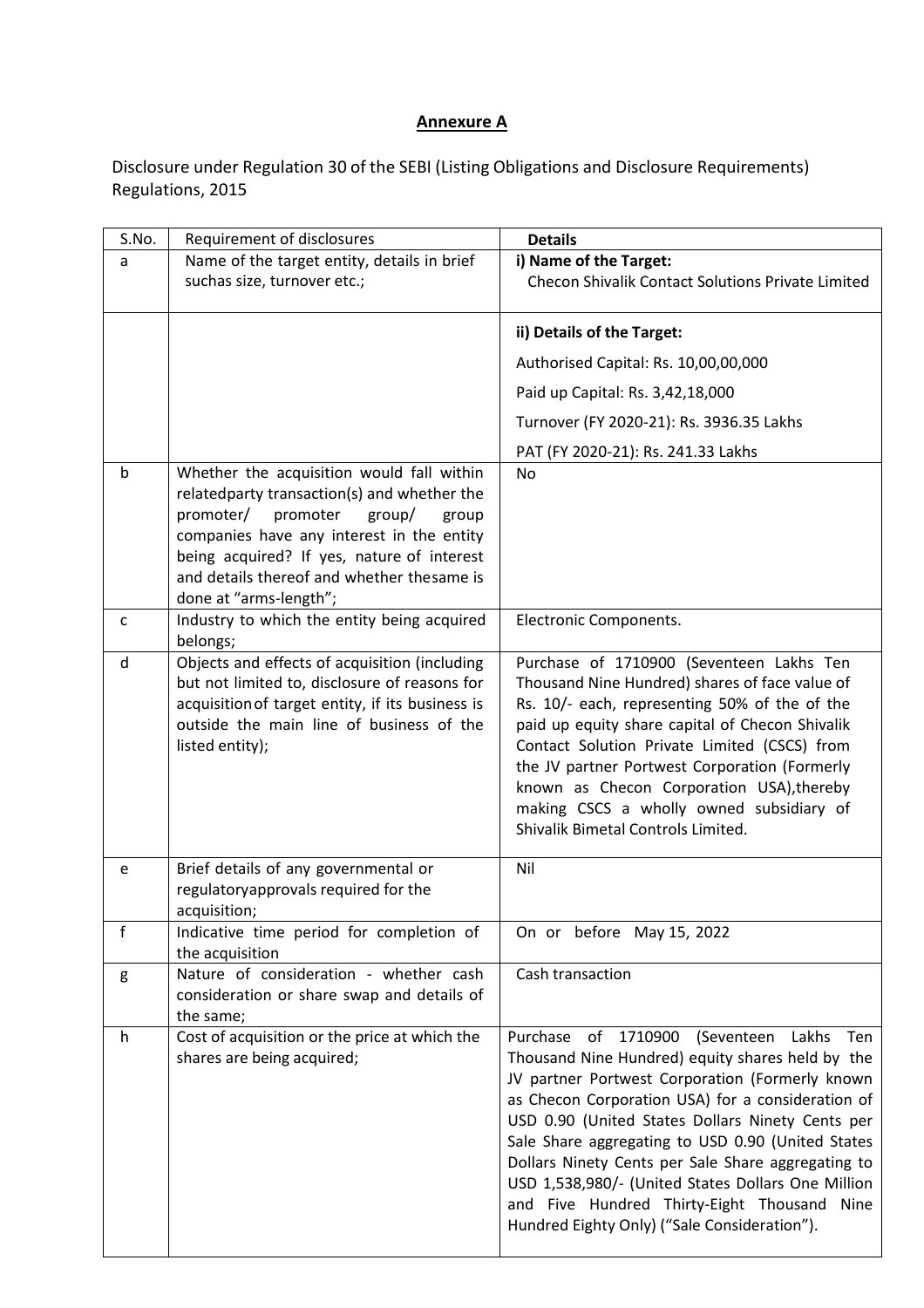| j. | Percentage of shareholding / control                                                 | Purchase of 1710900 (Seventeen Lakhs Ten Thousand                                                    |
|----|--------------------------------------------------------------------------------------|------------------------------------------------------------------------------------------------------|
|    | acquiredand / or number of shares are                                                | Nine Hundred) shares of face value of Rs. 10/- each,                                                 |
|    | being acquired;                                                                      | representing 50% of the of the paid up equity share                                                  |
|    |                                                                                      | capital of Checon Shivalik Contact Solution Private<br>Limited (CSCS).                               |
|    |                                                                                      |                                                                                                      |
| j  | Brief background about the entity acquired                                           | <b>Brief background:</b>                                                                             |
|    | in terms of products/line of business<br>acquired, date of incorporation, history of | In the year 2005, the Company entered into a Joint                                                   |
|    | last 3 years turnover, country in which the                                          | Venture Agreement with Checon Corporation of<br>Massachusetts, USA to have manufacturing facilities  |
|    | acquired entity has presence and any                                                 | for Electrical Silver Contacts and as a result a new                                                 |
|    | other significant information (in brief);                                            | Company with the name 'M/s Checon Shivalik<br><b>Contact Solutions Pvt. Ltd.'</b>                    |
|    |                                                                                      | Both the companies joined hands to pool their                                                        |
|    |                                                                                      | respective expertise, experience, and technical                                                      |
|    |                                                                                      | knowledge to operate a JV company in India to<br>manufacture Electrical contacts. These are produced |
|    |                                                                                      | from the bonding of silver alloys with the base metals                                               |
|    |                                                                                      | like brass and copper. CSCS has its world class<br>manufacturing facility, based in Solan (Himachal  |
|    |                                                                                      | Pradesh, India), using the latest technological                                                      |
|    |                                                                                      | processes to manufacture these critical materials and                                                |
|    |                                                                                      | components.                                                                                          |
|    |                                                                                      |                                                                                                      |
|    |                                                                                      | Line of business:                                                                                    |
|    |                                                                                      | Manufacturer of Electrical Contacts & Assemblies                                                     |
|    |                                                                                      | Date of incorporation:                                                                               |
|    |                                                                                      | December 01, 2005 (CSCS)                                                                             |
|    |                                                                                      | Turnover of last 3 years (CSCS):                                                                     |
|    |                                                                                      | April-March 2019: Rs. 2662.70 Lakhs<br>April-March 2020: Rs. 2797.22 Lakhs                           |
|    |                                                                                      | April-March 2021: Rs. 3936.35 Lakhs                                                                  |
|    |                                                                                      | Country in which the acquired entity has presence:                                                   |
|    |                                                                                      | India.                                                                                               |

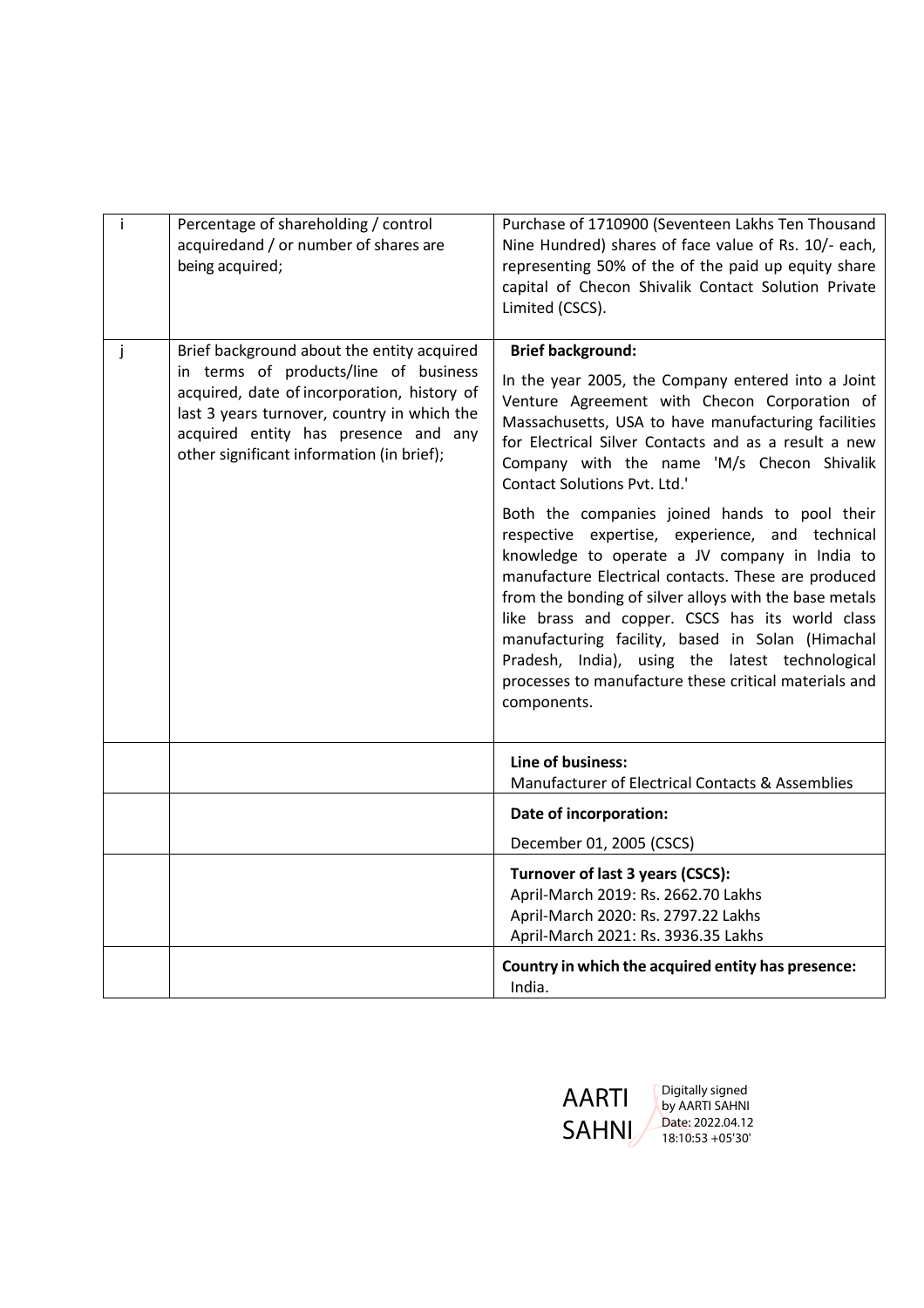## **Annexure B**

Disclosure under Regulation 30 of the SEBI (Listing Obligations and Disclosure Requirements) Regulations, 2015

| S.No. | Requirement of disclosures                                                                     | <b>Details</b>                                                                               |
|-------|------------------------------------------------------------------------------------------------|----------------------------------------------------------------------------------------------|
| a     | Name of the target entity, details in brief                                                    | i) Name of the Target:                                                                       |
|       | suchas size, turnover etc.;                                                                    | Shivalik Bimetal Engineers Private Limited                                                   |
|       |                                                                                                |                                                                                              |
|       |                                                                                                | ii) Details of the Target:                                                                   |
|       |                                                                                                | Authorised Capital: Rs. 50,00,000                                                            |
|       |                                                                                                | Paid up Capital: Rs. 49,50,000                                                               |
|       |                                                                                                | Turnover (FY 2020-21): Rs. 126.43 Lakhs                                                      |
|       |                                                                                                | PAT (FY 2020-21): Rs. 22.05 Lakhs                                                            |
|       |                                                                                                |                                                                                              |
| b     | Whether the acquisition would fall within                                                      | Enterprises over which Key Managerial Persons are                                            |
|       | related party transaction(s) and whether                                                       | able to exercise significant influence.                                                      |
|       | the promoter/ promoter group/ group                                                            |                                                                                              |
|       | companies have any interest in the entity                                                      | The transaction is done at arm's length basis and                                            |
|       | being acquired? If yes, nature of interest                                                     | shareholding acquired based on the basis of                                                  |
|       | and details thereof and whether thesame is                                                     | independent valuation report.                                                                |
|       | done at "arms-length";                                                                         |                                                                                              |
| C     | Industry to which the entity being acquired                                                    | Electronic Components.                                                                       |
|       | belongs;                                                                                       |                                                                                              |
| d     | Objects and effects of acquisition (including<br>but not limited to, disclosure of reasons for | Purchase of 2,72,250 (Two Lakhs Seventy Two<br>Thousand and Two Hundred Fifty) equity shares |
|       | acquisition of target entity, if its business is                                               | of face value of Rs. 10/- each, representing 55%                                             |
|       | outside the main line of business of the                                                       | of the paid up equity share capital of Shivalik                                              |
|       | listed entity);                                                                                | Bimetal Engineers Private Limited (SBEPL) from                                               |
|       |                                                                                                | Associate Partner(s) Ultra Portfolio Management                                              |
|       |                                                                                                | Private Limited and O D Finance and Investment                                               |
|       |                                                                                                | Private Limited, thereby making SBEPL a wholly                                               |
|       |                                                                                                | owned subsidiary of Shivalik Bimetal Controls                                                |
|       |                                                                                                | Limited.                                                                                     |
|       |                                                                                                |                                                                                              |
| e     | Brief details of any governmental or                                                           | Nil                                                                                          |
|       | regulatoryapprovals required for the                                                           |                                                                                              |
|       | acquisition;                                                                                   |                                                                                              |
| f     | Indicative time period for completion of                                                       | On or before May 15, 2022                                                                    |
| g     | the acquisition<br>Nature of consideration - whether cash                                      | Cash transaction                                                                             |
|       | consideration or share swap and details of                                                     |                                                                                              |
|       | the same;                                                                                      |                                                                                              |
| h     | Cost of acquisition or the price at which the                                                  | Purchase of 2,72,250 (Two Lakhs Seventy Two                                                  |
|       | shares are being acquired;                                                                     | Thousand and Two Hundred Fifty) shares of face                                               |
|       |                                                                                                | value of Rs. 10/- each, representing 55% of the paid                                         |
|       |                                                                                                | up equity share capital of Shivalik Bimetal Engineers                                        |
|       |                                                                                                | Private Limited (SBEPL) from Associate Partner(s)                                            |
|       |                                                                                                | Ultra Portfolio Management Private Limited and O D                                           |
|       |                                                                                                | Finance and Investment Private Limited for a                                                 |
|       |                                                                                                | consideration of Rs. 55 per share aggregating to an                                          |
|       |                                                                                                | amount of Rs. 1,49,73,750/- (One Crore Forty Nine                                            |
|       |                                                                                                | Lakhs Seventy Three Thousand Seven Hundred Fifty                                             |
|       |                                                                                                | $Only)$ .                                                                                    |
|       |                                                                                                |                                                                                              |